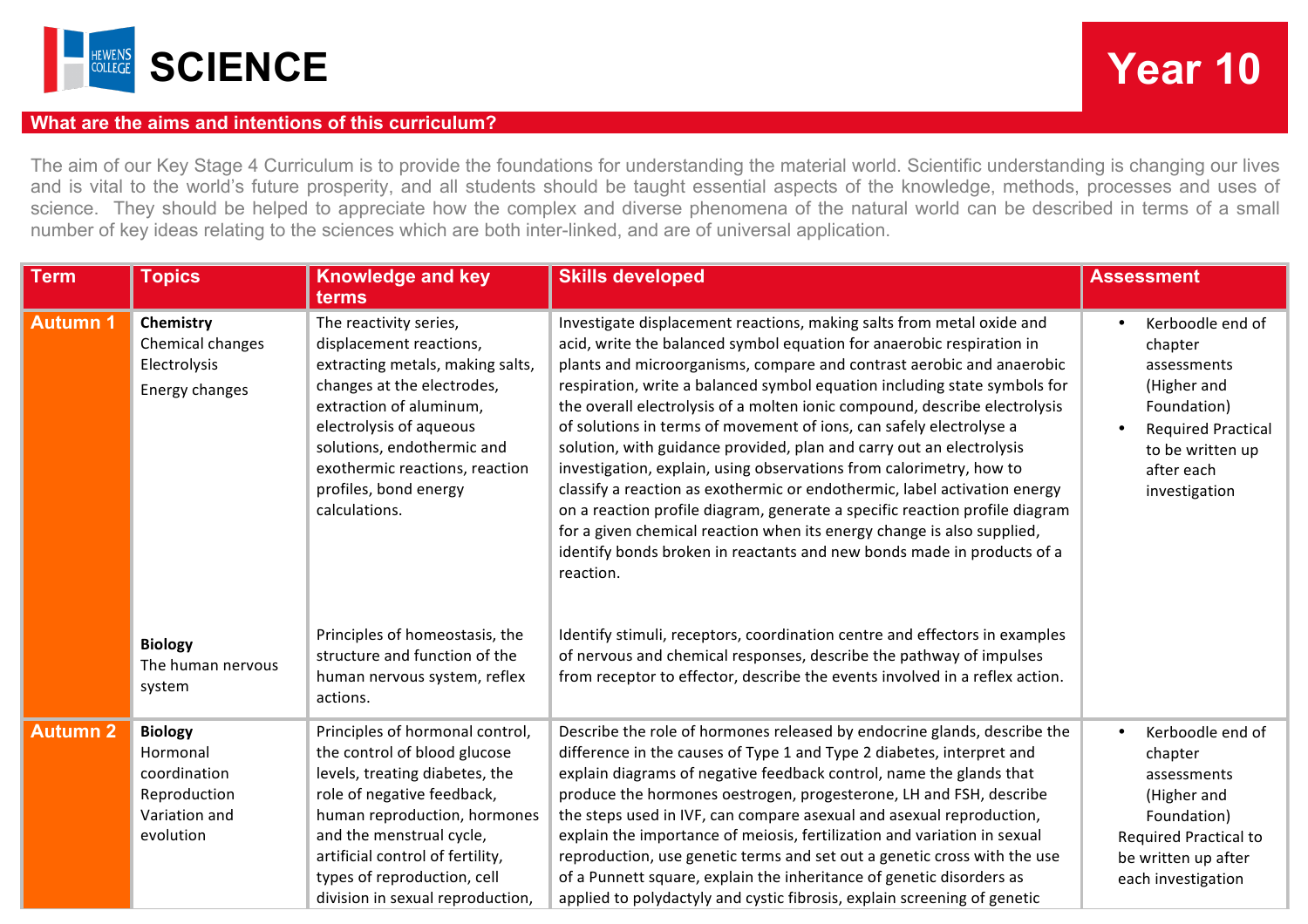|                 |                                                                                                                                                                      | DNA and the genome,<br>inheritance in action, more<br>about genetics and inherited<br>diseases, variation, evolution by<br>natural selection, selective<br>breeding, genetic engineering,<br>ethics of genetic technologies,<br>infertility treatments.                                                                                            | disorders and the implications of using this technology.<br>Can explain the causes of variation in terms of genetic, environmental, or<br>a combination of both, understand the role of mutation in variation,<br>understand the theory of evolution by survival of the fittest and natural<br>selection, can explain selective breeding and its pros and cons.                                                                                                                                                                                                                                                                                                                                                                                                                         |                                                                                                                                                          |
|-----------------|----------------------------------------------------------------------------------------------------------------------------------------------------------------------|----------------------------------------------------------------------------------------------------------------------------------------------------------------------------------------------------------------------------------------------------------------------------------------------------------------------------------------------------|-----------------------------------------------------------------------------------------------------------------------------------------------------------------------------------------------------------------------------------------------------------------------------------------------------------------------------------------------------------------------------------------------------------------------------------------------------------------------------------------------------------------------------------------------------------------------------------------------------------------------------------------------------------------------------------------------------------------------------------------------------------------------------------------|----------------------------------------------------------------------------------------------------------------------------------------------------------|
| <b>Spring 1</b> | <b>Physics</b><br>Forces in balance<br>Motion<br>Force and motion<br>Wave properties                                                                                 | Force and acceleration, weight<br>and terminal velocity, forces<br>and braking, momentum, forces<br>and elasticity, transverse and<br>longitudinal waves, measuring<br>the wave speed, reflection and<br>refraction.                                                                                                                               | Can determine experimentally the relationships between a force acting<br>on an object and the acceleration, compare the concepts of mass and<br>weight, investigate the concept of momentum and its conservation,<br>investigating waves.                                                                                                                                                                                                                                                                                                                                                                                                                                                                                                                                               | Kerboodle end of<br>chapter<br>assessments<br>(Higher and<br>Foundation)<br><b>Required Practical</b><br>to be written up<br>after each<br>investigation |
| <b>Spring 2</b> | <b>Biology</b><br>Genetics and<br>evolution<br>Adaptations and<br>interdependence and<br>competition<br>Organizing an<br>ecosystem<br>Biodiversity and<br>ecosystems | Variation, evolution by natural<br>selection, selective breeding,<br>genetic engineering, evidence<br>for evolution, fossils and<br>extinction, adaptations in plants<br>and animals, competition in<br>plants and animals, feeding<br>relationships, materials cycling,<br>the carbon cycle, land, water<br>and air pollution, global<br>warming. | Students should understand the importance of communities including the<br>interdependence of all the species present, explain the effects of biotic<br>and abiotic factors on populations, measure the distribution of organisms<br>with quadrats and transects, describe and explain how organisms are<br>adapted to survive in many different conditions, explain in detail food<br>chains/food webs as models to show feeding relationships, explain the<br>decay cycle, water cycle, carbon cycle and their importance                                                                                                                                                                                                                                                              | Kerboodle end of<br>chapter<br>assessments<br>(Higher and<br>Foundation)<br><b>Required Practical</b><br>to be written up<br>after each<br>investigation |
| <b>Summer 1</b> | Chemistry<br>Rates and equilibrium<br>Crude oil and fuels<br>Chemical analysis                                                                                       | Rate of reaction, collision<br>theory and surface area, energy<br>and reversible reactions,<br>hydrocarbons, fractional<br>distillation of crude oil, burning<br>hydrocarbon fuels, cracking<br>hydrocarbons, pure substances<br>and mixtures, analysing<br>chromatograms, testing for<br>gases.                                                   | Can calculate the rate of reaction at a specific time, use collision theory to<br>explain how changing temperature alters the rate of reaction, safely<br>complete an experiment on how temperature affects the rate of a<br>reaction, describe a familiar reversible reaction using a balanced symbol<br>equation, can describe crude oil and alkanes by using their chemical<br>formula or displayed formula, explain the separation of crude oil by<br>fractional distillation and use of those fractions, explain how the volatility,<br>viscosity and flammability of hydrocarbons are affected by the size of<br>their molecules, write word and balanced chemical equations for<br>complete and incomplete combustion of hydrocarbons, explain cracking<br>process and its uses. | Kerboodle end of<br>chapter<br>assessments<br>(Higher and<br>Foundation)<br><b>Required Practical</b><br>to be written up<br>after each<br>investigation |